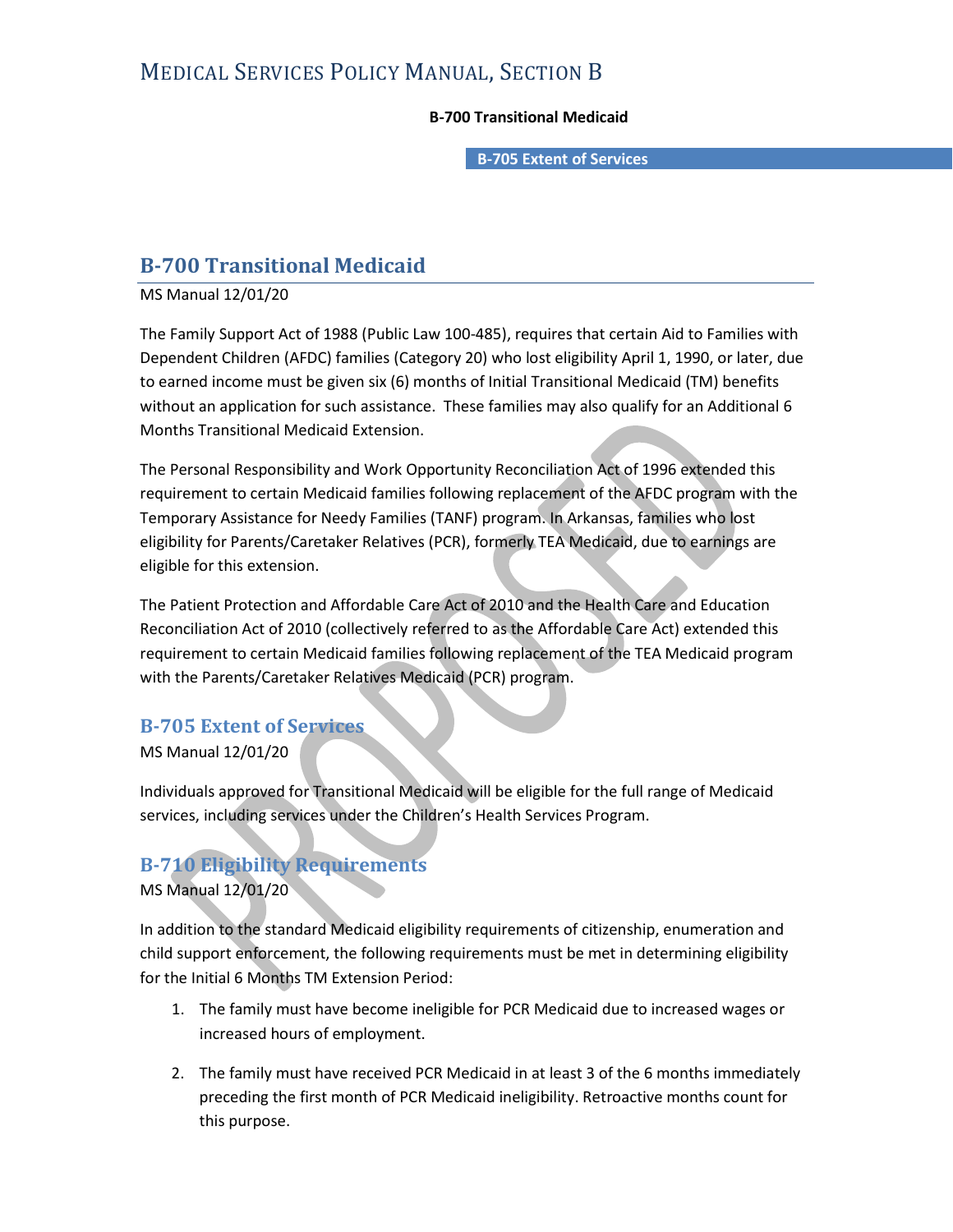# MEDICAL SERVICES POLICY MANUAL, SECTION B<br>B-700 Transitional Medicaid<br>B-715 Parents/Caretaker Relatives Medicaid Case Closure Due to

### B-700 Transitional Medicaid

**Earnings** 

- 3. The family members must have been residents of Arkansas in the last month of PCR Medicaid eligibility and must continue to reside in Arkansas.
- 4. There must be a dependent child under age 18 in the home.

In addition to the eligibility criteria stated above, the following eligibility requirements must also be met in the Additional 6 Months TM Extension Period:

- 5. The family must have received TM in each month of the Initial 6 Months TM Extension Period.
- 6. There must continue to be a dependent child under age 18 in the home.
- 7. The parent (or non-parent specified relative) must have met the reporting requirements in the 1st and 4th months of the Additional TM Extension Period (Re: MS B-735 and MS B-750).
- 8. The parent or (non-parent specified relative) must continue to be employed and receive earnings in each month preceding the  $2^{nd}$  and  $3^{rd}$  report periods of the Additional TM Extension Period, unless good cause exists.

The average monthly gross earnings of the eligible members cannot exceed 185% of the Federal Poverty Level (Re. FPL Chart at Appendix F).

Resources, deprivation, and unearned income are not eligibility factors for TM.

## B-715 Parents/Caretaker Relatives Medicaid Case Closure Due to **Earnings**

MS Manual 12/01/20

The PCR Medicaid case closure must be solely due to increased wages or increased hours of employment. If a PCR Medicaid family becomes ineligible due to earnings and for another reason in the same month, the family will be ineligible for Transitional Medicaid (TM).

The increased earnings must be of the child's parent (or non-parent specified relative) who was included in the PCR Medicaid case as an eligible member in the last month of eligibility.

The Initial 6 Months TM Extension will begin with the first month following the last month of PCR Medicaid eligibility. Individuals included in the budget group in the last month of PCR Medicaid eligibility will be entitled to the Initial 6 Months TM Extension.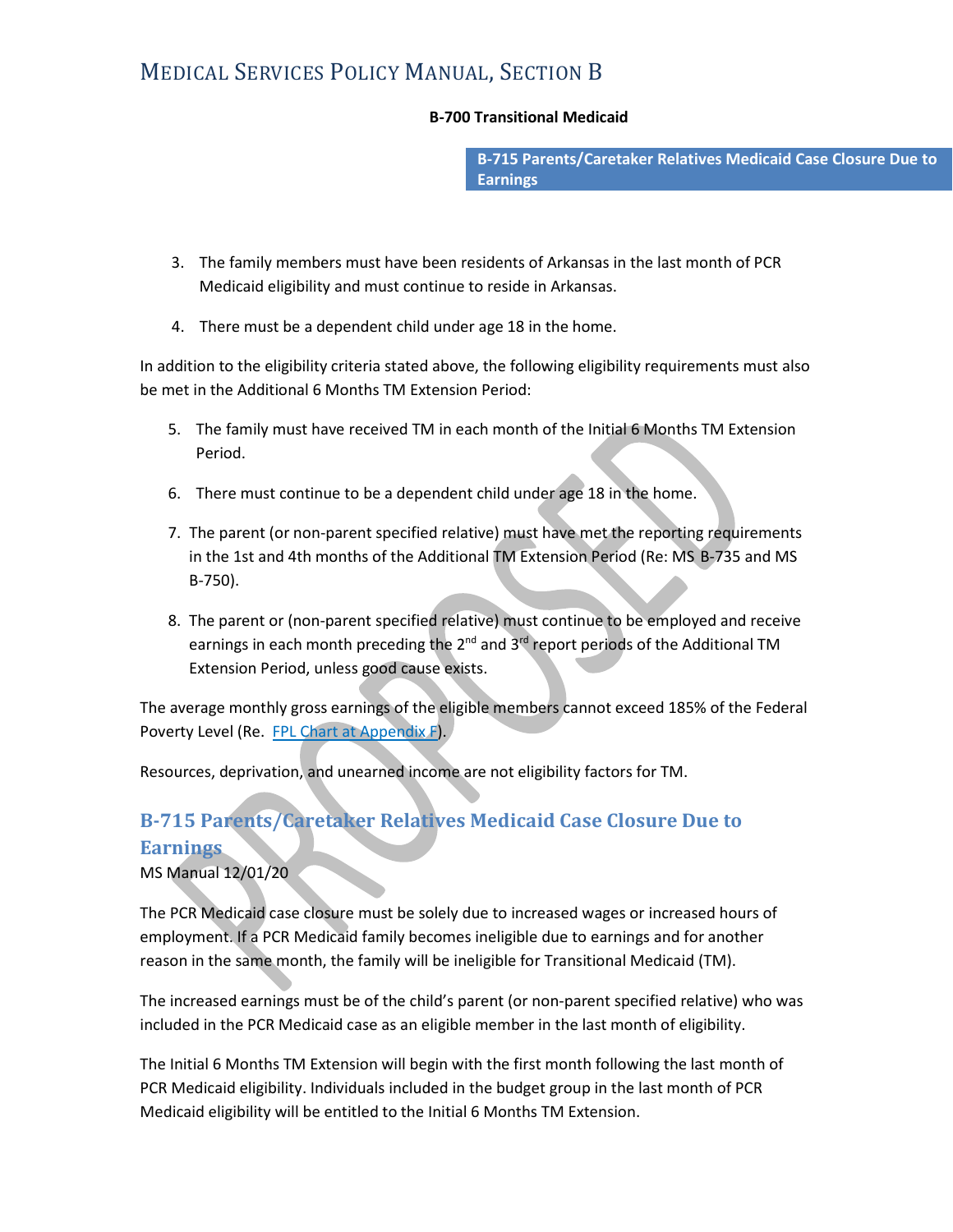# MEDICAL SERVICES POLICY MANUAL, SECTION B<br>B-700 Transitional Medicaid<br>B-720 Received Parents/Caretaker Relatives Medicaid in 3 of the

### B-700 Transitional Medicaid

last 6 Months

## B-720 Received Parents/Caretaker Relatives Medicaid in 3 of the last 6 Months

MS Manual 12/01/20

The family must have received PCR Medicaid in at least 3 of the 6 months immediately preceding the first month of PCR Medicaid ineligibility in order to qualify for TM. Eligibility for retroactive PCR Medicaid can count toward the 3 months. This requirement must always be met.

The family will not be eligible for Transitional Medicaid if it is determined that the family was ineligible for PCR Medicaid at any time during the 6 months immediately preceding PCR Medicaid ineligibility due to fraud.

## B-725 Residence

MS Manual 12/01/20

The family members must be residents of Arkansas at the time they became ineligible for PCR Medicaid and must continue to reside in Arkansas throughout the Transitional Medicaid Period.

## B-730 Dependent Child

MS Manual 12/01/20

"Dependent Child" is defined, for TM purposes, as a child who is under age 18 who was living in the home in the last month of PCR Medicaid eligibility, and whose presence in the home helped establish PCR Medicaid eligibility. As a condition of TM eligibility, there must be a dependent child in the home in each month of TM. Eligibility for TM will terminate at the end of the first month in which the family ceases to include a dependent child. If the only dependent child leaves home and later returns after the TM case has been closed, the TM case may not be reopened, even if a portion of the 12-month TM period remains.

## B-735 Reporting Requirements in the Initial 6 Months TM Extension Period (First Six Months)

MS Manual 12/01/20

## First Report

At the end of the 3rd month of the Initial 6 Months Extension Period, a notice and report form will be sent to the family to be returned by the 5th day of the 4th month. The parent (or nonparent specified relative) must report the household composition, the amount of gross earnings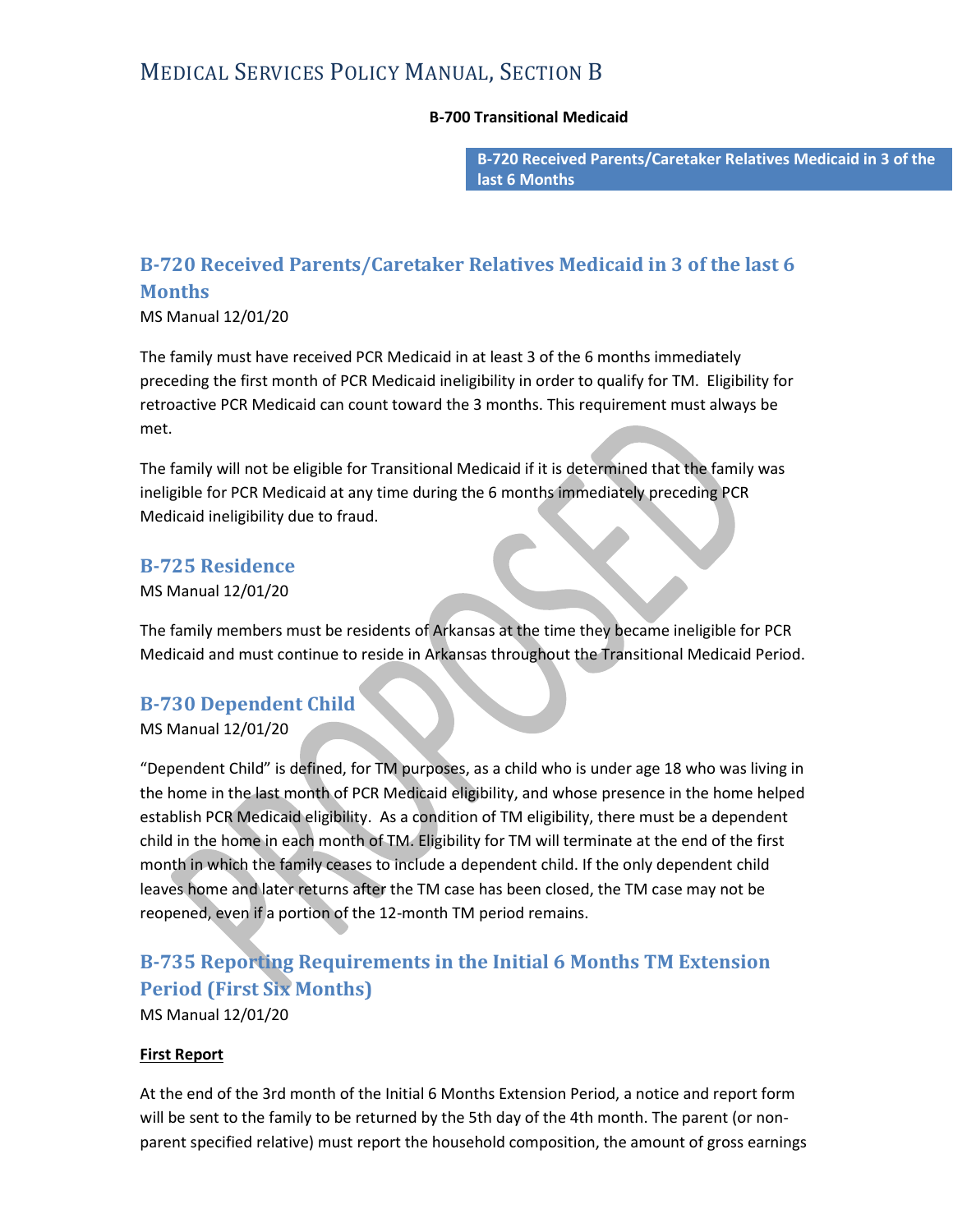# MEDICAL SERVICES POLICY MANUAL, SECTION B<br>B-700 Transitional Medicaid<br>B-740 Determining Initial Eligibility When There Was an

B-700 Transitional Medicaid<br>B-740 Determining Initial Eligibility When There Was an<br>Untimely Report of Earnings

received, and other circumstances which existed in the first 3 months of the Initial 6 Months TM Period. The option for an Additional 6 Months Extension Period of TM will be, in part, dependent upon the timely return of the report form.

NOTE: If a report form is received untimely after the specified 10-day notice period, in order for the report requirement to be met, the client must establish good cause.

## B-740 Determining Initial Eligibility When There Was an Untimely Report of Earnings

MS Manual 12/01/20

In the event the agency is not informed by a PCR Medicaid recipient of increased earnings in a "timely" manner, eligibility for Transitional Medicaid will be determined from the month the family actually became ineligible for PCR Medicaid.

If the agency is informed of a PCR Medicaid family's increase in earnings as late as the 5th day of the 4th month of PCR Medicaid ineligibility, eligibility will be determined for TM in each of the months succeeding the last month of PCR Medicaid eligibility. If the eligibility requirements in the Initial 6 Months TM Extension Period (MS B-710 #1-4) are not met, no additional benefits dependent upon the timely return of the report form.<br>
Norg: If a report form is received untimely after the specified 10-day notice period, in order for<br>
the report requirement to be met, the client must establish good cau 710 #1-4) are met, continuing TM benefits will be authorized.

If the earned income is reported or discovered after the 5th day of the 4th month of PCR Medicaid ineligibility, the family will not be entitled to receive any Additional TM benefits.

## B-745 Six Months TM Extension Period (Second Six Months) MS Manual 12/01/20

In addition to continuing to meet each eligibility factor listed in MS B-710 #1-4, the eligibility criteria specified in MS B-710 #5-8 must also be met for the Additional 6 Months of TM.

## B-750 Reporting Requirements in the Additional 6 months Extension Period (Second Six Months)

MS Manual 12/01/20

## Second Report

At the end of the 6th month of the Initial 6 Months Extension Period, a notice and report form will be sent to those families who met the eligibility factors in the Initial 6 Months Extension Period. This report should be returned by the 5th day of the 1st month of the Additional 6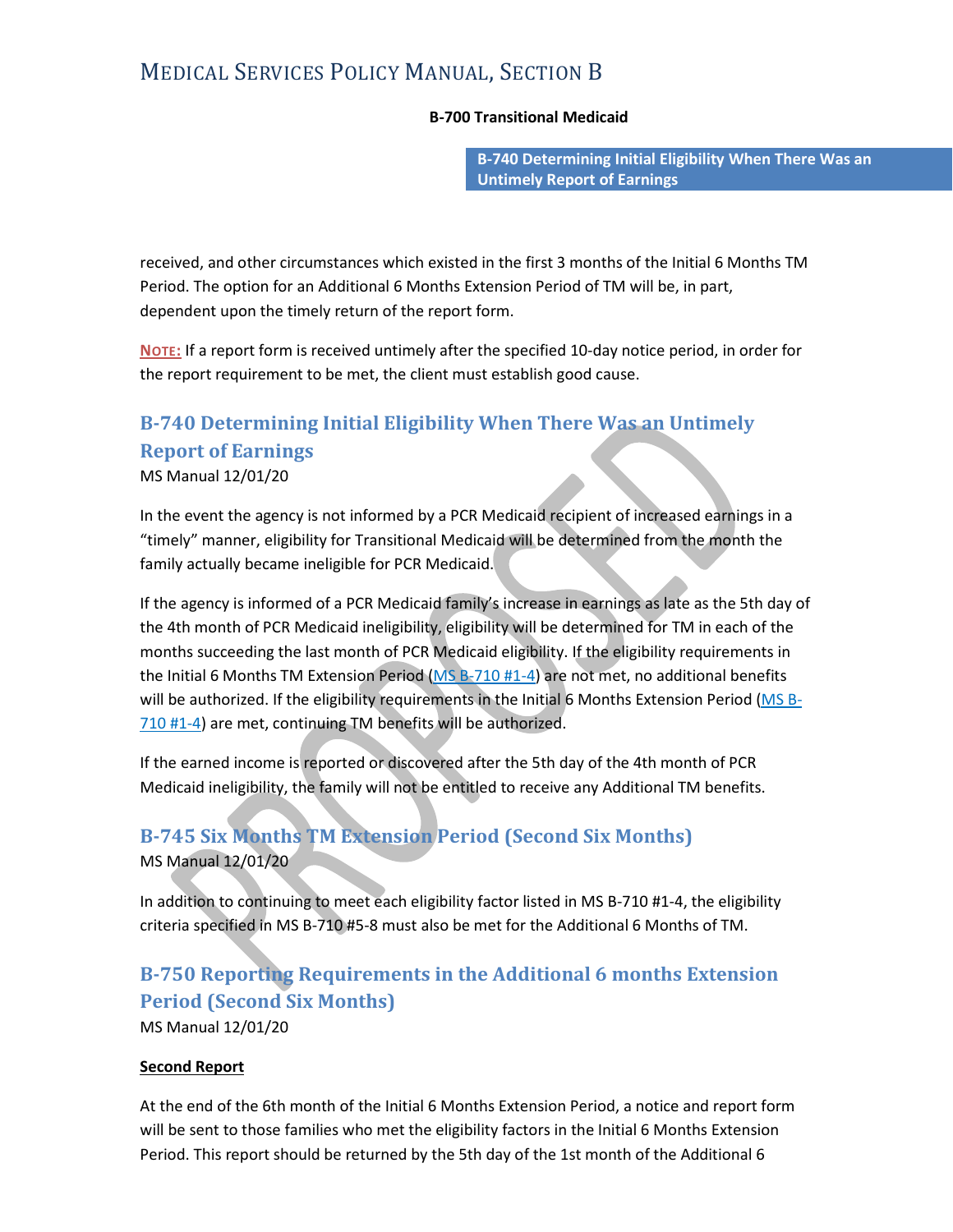# MEDICAL SERVICES POLICY MANUAL, SECTION B<br>B-700 Transitional Medicaid<br>B-755 Employment Requirement

## B-700 Transitional Medicaid

Months TM Extension Period (the 7th month of TM). The parent (or non-parent specified relative) must again report the household composition, the amount of gross earnings received, and other circumstances which existed in the last 3 months of the Initial TM Extension Period.

If a complete report form is not returned timely, a second notice will be sent to advise the client that the report form must be returned in 10 days or the case will be closed.

## Third Report

At the end of the 3rd month of the Additional 6 Months Extension Period (the 9th month of TM), if the case remains open, a notice and report form will be sent to the family to be returned by the 5th day of the 4th month of the Additional Extension Period (the 10th month of TM).

If a complete report form is not returned timely, a second notice will be sent to advise the client that the report form must be returned in 10 days or the case will be closed.

## B-755 Employment Requirement

MS Manual 12/01/20

In order for extended benefits to continue in the second 6-month period, the parent (or nonparent specified relative) must continue to be employed and receive earnings in each month preceding the 2nd and 3rd reports unless good cause exists.

## B-760 The 185% Earned Income Test and Computation of Average Monthly Gross Earnings

MS Manual 12/01/20

The family's average monthly gross earnings cannot exceed 185% of the Federal Poverty Level (Re. FPL Chart at Appendix F).

## B-765 Changes in the Transitional Medicaid Period

MS Manual 12/01/20

Minor children entering the household, who were not in the household at the time the determination for Transitional Medicaid was made will not be added to the case. If an excluded child has earnings, they will not be considered in computing the family's average gross monthly earnings. Eligibility for this child will be determined in another category.

Minor children, who were in the home and included in the income determination for the PCR Medicaid case during the last month of PCR Medicaid eligibility, who later leave the home, will